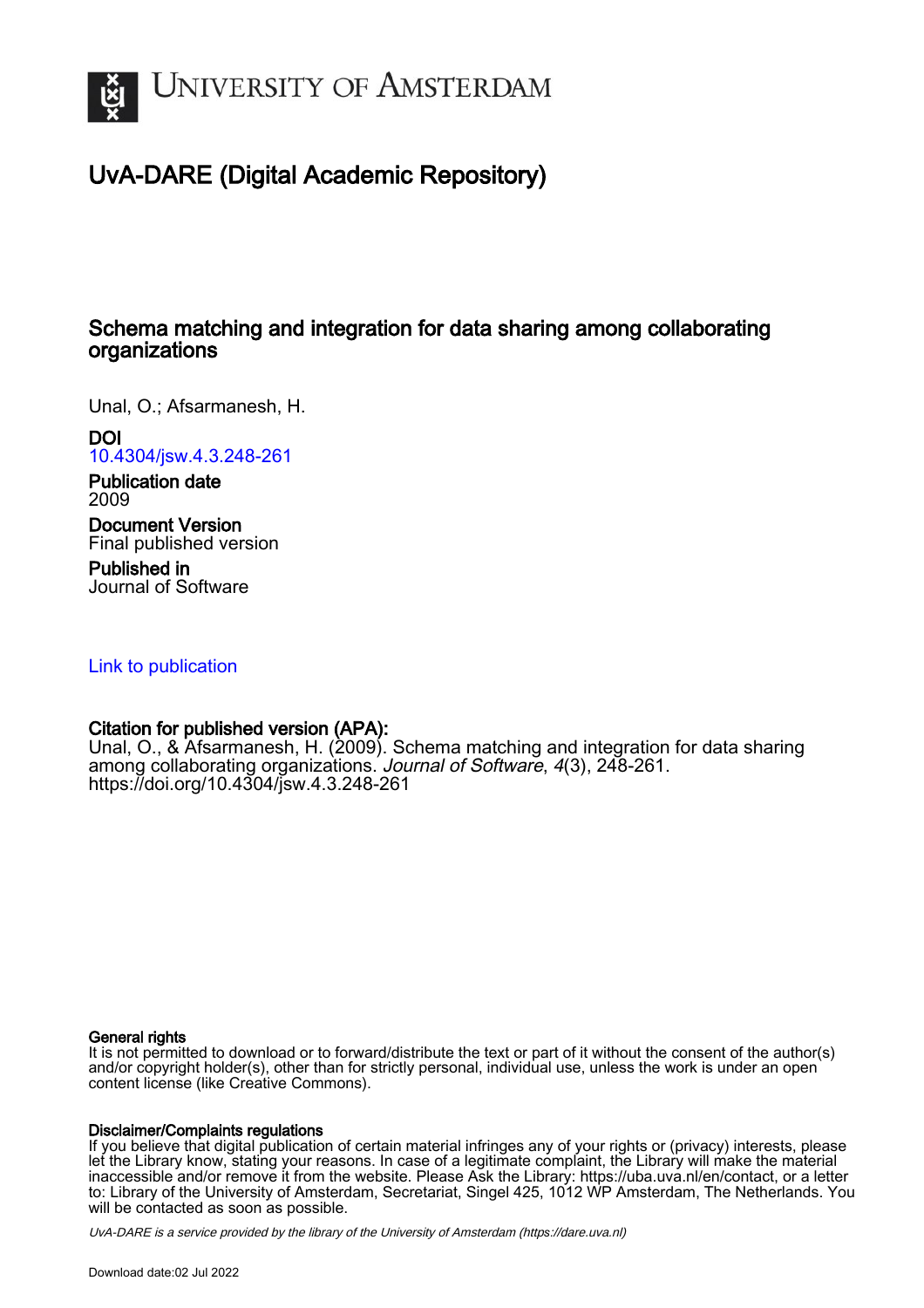# Schema Matching and Integration for Data Sharing Among Collaborating Organizations

Ozgul Unal University of Amsterdam, The Netherlands Email: O.Unal@uva.nl

Hamideh Afsarmanesh University of Amsterdam, The Netherlands Email: H.Afsarmanesh@uva.nl

*Abstract-***Schema matching and schema integration are important components of the data sharing infrastructure in Collaborative Networks. In order to achieve more accurate matching and integration results and enhance efficiency, it is required to provide some mechanisms to carry out these processes as automatically as possible. This paper addresses the problems and challenges related to schema matching and schema integration and introduces the Semi-Automatic Schema Matching and INTegration (SASMINT) system to automate these processes. Other systems aiming at database interoperability typically focus either on schema matching or on schema integration. On the other hand, the SASMINT system combines them and uses the results of schema matching for semi-automatic schema integration. SASMINT follows a composite approach in schema matching, which means it combines the results of variety of algorithms, making it a generic tool applicable for different types of schemas. It also proposes a Sampler component for helping the user to assign the weights to algorithms. Furthermore, SASMINT uses an XML-based derivation language to save the results of schema matching and schema integration, and also to define the components of integrated schemas, in order to further support automated query processing against integrated sources.** 

*Index Terms***-Schema matching, schema integration, collaborative networks** 

#### I. INTRODUCTION

With the advances of Internet, the number of information sources accessible through the Web is increasing. However, these advances create new challenges. For example, there is a huge amount of related data made available by distributed providers. Rather than accessing and manipulating single database systems in isolation, research is needed to make it possible to simultaneously access and manipulate different remote databases. In addition to being distributed, the voluminous data are exposed by various data providers (e.g. institutions, organizations, companies, etc.), which have their own proprietary data models resulting in heterogeneity among databases. In order to provide transparent access to such remote data and enable the sharing of information among heterogeneous and autonomous databases, their schema heterogeneity needs to be identified and resolved. Proposing a solution for such problems is more challenging for environments whose members shall collaborate, while they pose a number of heterogeneities that need to be addressed by the infrastructure. For example, when a number of organizations are members of collaborative networks, the proposed infrastructure must support them with sharing and exchange of their information.

More and more organizations understand the need to work together in order to better achieve their common goals. The importance of collaboration has been well understood in different domains, resulting in a rise in the number of collaborating organizations. A Collaborative Network (CN) is formed by variety of autonomous, geographically distributed, and heterogeneous organizations that collaborate to better achieve common or compatible goals [1]. Several forms of collaborative networks are evolving in parallel. Among the promising types of CNs, one can mention Virtual Organizations or Virtual Enterprises, Virtual Communities, and Virtual Laboratories.

It is important to provide an infrastructure enabling database interoperability, especially considering that collaborative networks need to be formed quickly [2]. Heterogeneity is the most important obstacle facing the collaboration. Since data sharing constitutes the main type of collaboration, the collaboration infrastructure has to consider such differences for providing effective mechanisms to integrate or inter-link and homogeneously access heterogeneous databases. However, automatic resolution of schema heterogeneity still remains a major bottleneck for provision of integrated data access/sharing among autonomous, heterogeneous, and distributed databases. In order to provide transparent access to such remote data and enable the sharing of information among databases, their schema heterogeneity needs to be identified and resolved and then the correspondences among schemas need to be identified. This process is called as schema matching. After schema matching, schemas might need to be also integrated, depending on the needs of the CNs. It is clear to see that schema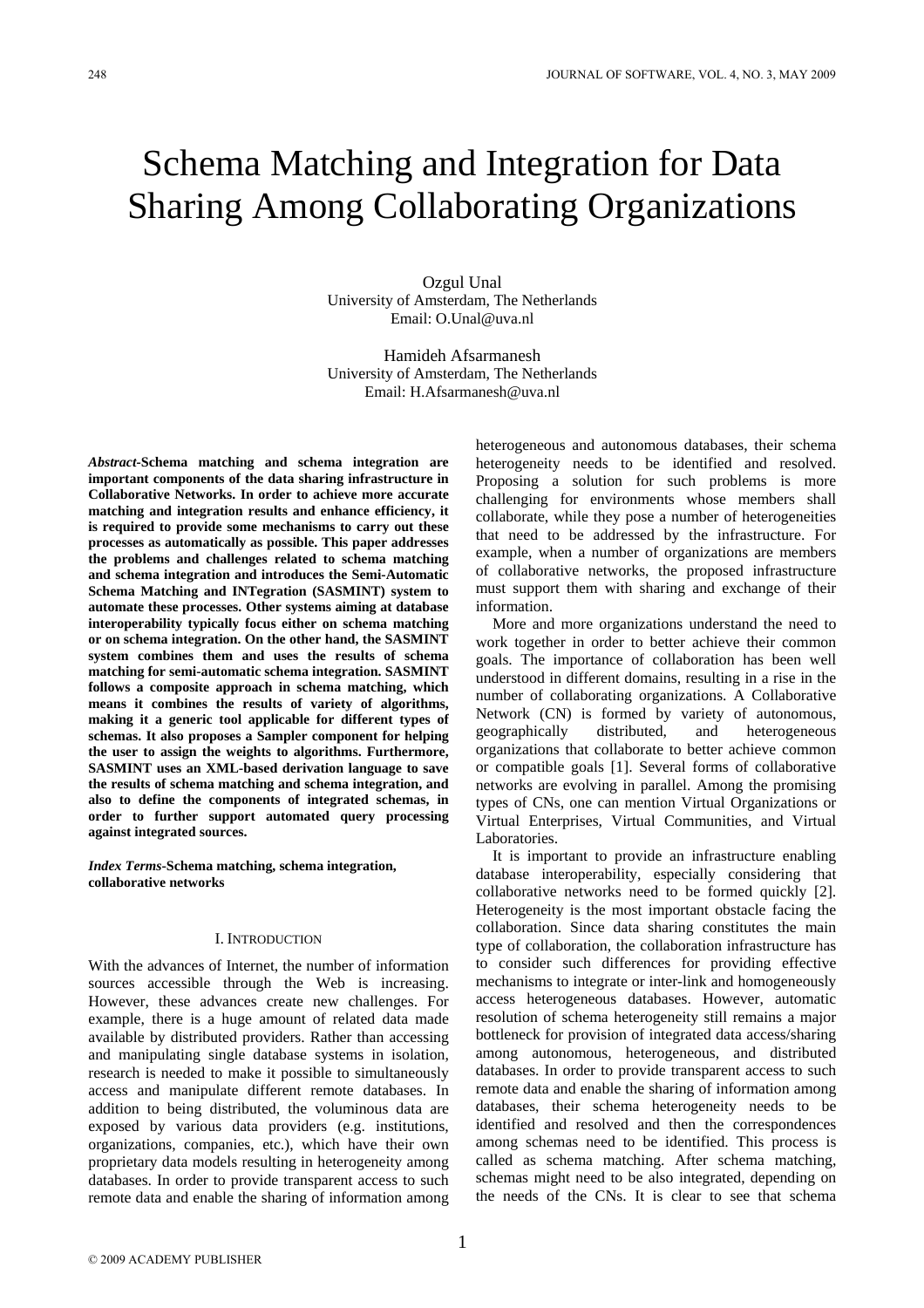matching and schema integration constitute the key processes in information and communication technologies (ICT) infrastructures supporting collaboration. Tools that enable semi-automatic matching and integration are among the most important components of such infrastructures.

Both schema matching and schema integration are challenging, especially considering the naming and structural differences among schemas. In most previous approaches reported in literature, there is a great amount of manual work involved in schema matching and integration. Although there is some research focusing on semi-automatic schema matching (as later addressed in the related research section), it is not interlinked with the automation of schema integration. There is still need for clever and flexible user interfaces to display match results. Another limitation of the previous approaches is that they typically do not combine different match algorithms in a flexible way. Taking these limitations into account, we propose the SASMINT (Semi Automatic Schema Matching and INTegration) system and approach [3-5]. SASMINT proposes a solution to automate the processes related to interlinking of heterogeneous relational databases, particularly focused on schema matching and schema integration in collaborative environments including different forms of collaborative networks. Compared to other approaches in the literature, SASMINT combines a number of algorithms for semiautomatic schema matching and uses the result of matching for semi-automatic schema integration, needed for providing access to distributed, heterogeneous, and autonomous databases.

The rest of this paper is organized as follows: Section II introduces different types of information management systems aiming at providing access to distributed and heterogeneous databases. This section also summarizes different types of information related heterogeneities. Section III provides a background review of schema matching and schema integration. Section IV addresses the related work and open issues. Section V introduces the SASMINT system. Sections VI, VII, and VIII describe the Configuration, Schema Matching, and Schema Integration steps of SASMINT respectively. Section IX provides some discussions about the application of SASMINT through a small example.

Finally, Section X summarizes the main conclusions of the paper.

#### II. INTEGRATED INFORMATION MANAGEMENT AND **HETEROGENEITY**

Enabling interoperability among distributed and heterogeneous databases has been a significant issue in different domains, including CNs. Different architectures have been proposed in the literature, concerning the management and sharing of data provided by distributed and possibly heterogeneous and autonomous databases. Many terms have been used to describe these architectures, such as multidatabase systems, federated and non-federated database systems, whereas there is no consensus of terminology in the database community. In order to provide our understanding of the terms, we provide a classification for such systems that we call as Integrated Information Management Systems, as shown in Fig. 1.

By following the definition of [6], we mention two types of integrated information management systems: distributed database systems and multidatabase systems. Based on the classification of [7], we divide the multidatabase systems as federated information management systems and non-federated information management systems.

Federated information management systems consist of nodes, which autonomously decide which part of their data to share with others. These systems can follow a fully federated schema or a global federated schema approach. As illustrated in Fig. 2, a fully federated schema approach constructs an integrated schema at each node by merging the local schema of that node with the schemas imported from other nodes. Import schemas represent the information that other nodes make available to this node. A global federated schema approach on the other hand, generates a global schema by integrating the export schemas (represent the shared part of information) from nodes into a single schema, as shown in Fig. 3.

Nodes of non-federated information management systems are not autonomous. Two approaches can be mentioned here: 1-to-1 schema mapping and common schema adaptation mapping. In 1-to-1 schema mapping approach, mappings between the schemas of nodes are



Figure1. Integrated Information Management System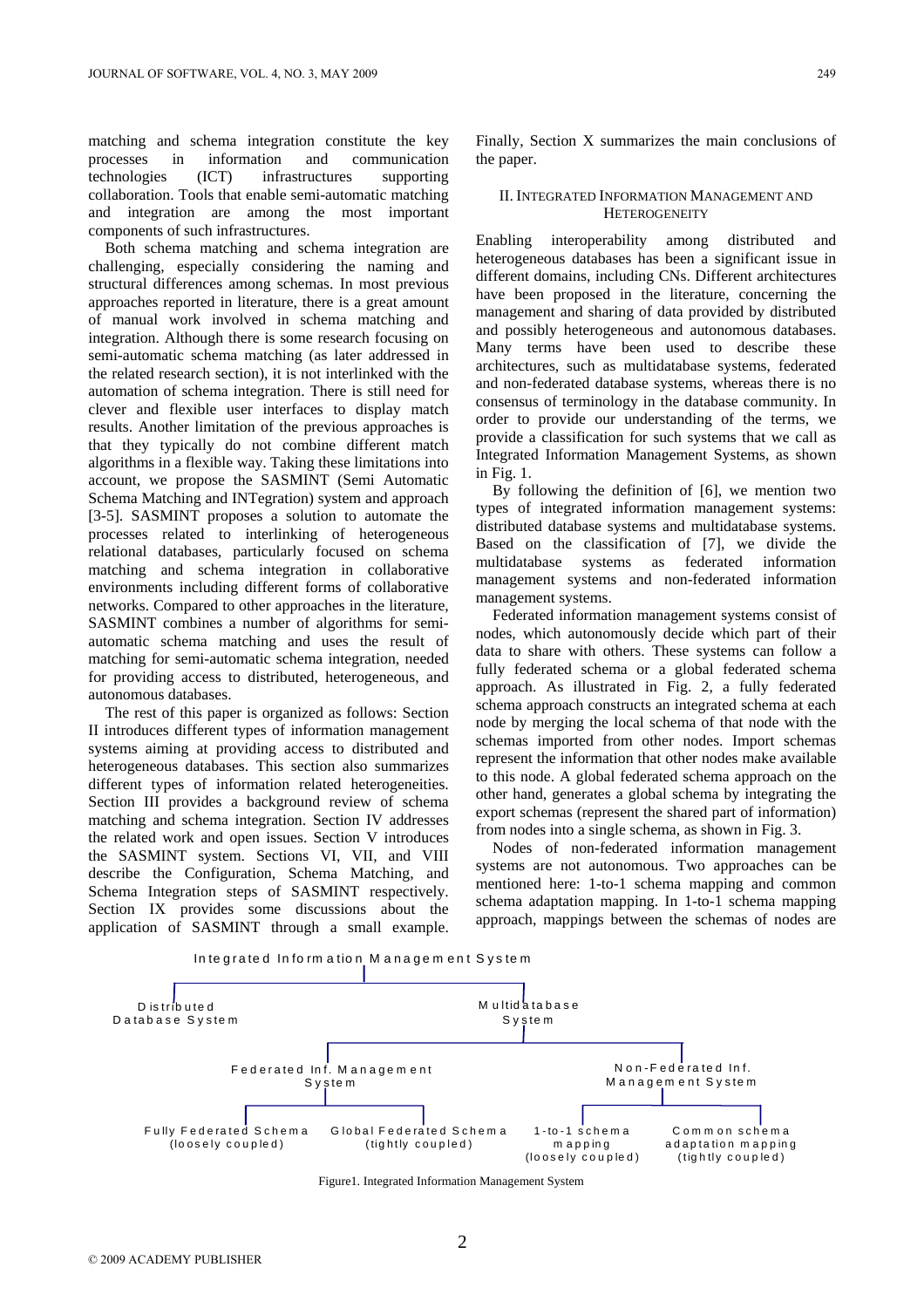

Figure 2. Fully Federated Schema



Figure 3. Global Federated Schema

identified in a pair-wise manner. For instance, as represented in Fig. 4, mappings between the schema of Node A and schemas of each other nodes are defined. Whereas in common schema adaptation mapping approach, mappings between the common schema and the local schema of each node are specified, as depicted in Fig. 5.

No matter which of the Integrated Information Management System approach is used in a network of collaborating organizations, heterogeneity is the main challenge to deal with. Heterogeneity exists at different levels, such as there might be differences in operating systems and in database management systems used, as well as in data definitions.

A number of classifications of heterogeneity have been proposed in the literature and there are many overlaps and discrepancies among these classifications. Considering the goals of SASMINT, introduced in this paper, we focus only on information related heterogeneities. Especially considering the differences in database schemas, we can mention the following types of heterogeneity:



Figure 4. 1-to-1 Schema Mapping



Figure 5. Common Schema Adaptation Mapping

1. **Structural Heterogeneity**: Different structural primitives are provided by different data models. For example, object-oriented data models support inheritance while relational data models do not (data model heterogeneity). Even if the data model is the same, similar information content may be represented differently in different schemas (schematic heterogeneity).

Following types are mentioned by [8] among the structural conflicts:

- **Type Conflicts:** These conflicts arise from using different modeling constructs (for example entity vs. attribute) for representing the same concept.
- **Dependency Conflicts:** These types of conflicts arise when concepts are related among themselves with different dependencies in different schemas, such as with 1-to-1 relationship in one schema, while 1-to-m relationship in another schema.
- **Key Conflicts:** This case arises when different keys are assigned to the same concept in different schemas.
- 2. **Syntactic Heterogeneity**: This type of heterogeneity is related to different formats used in the names of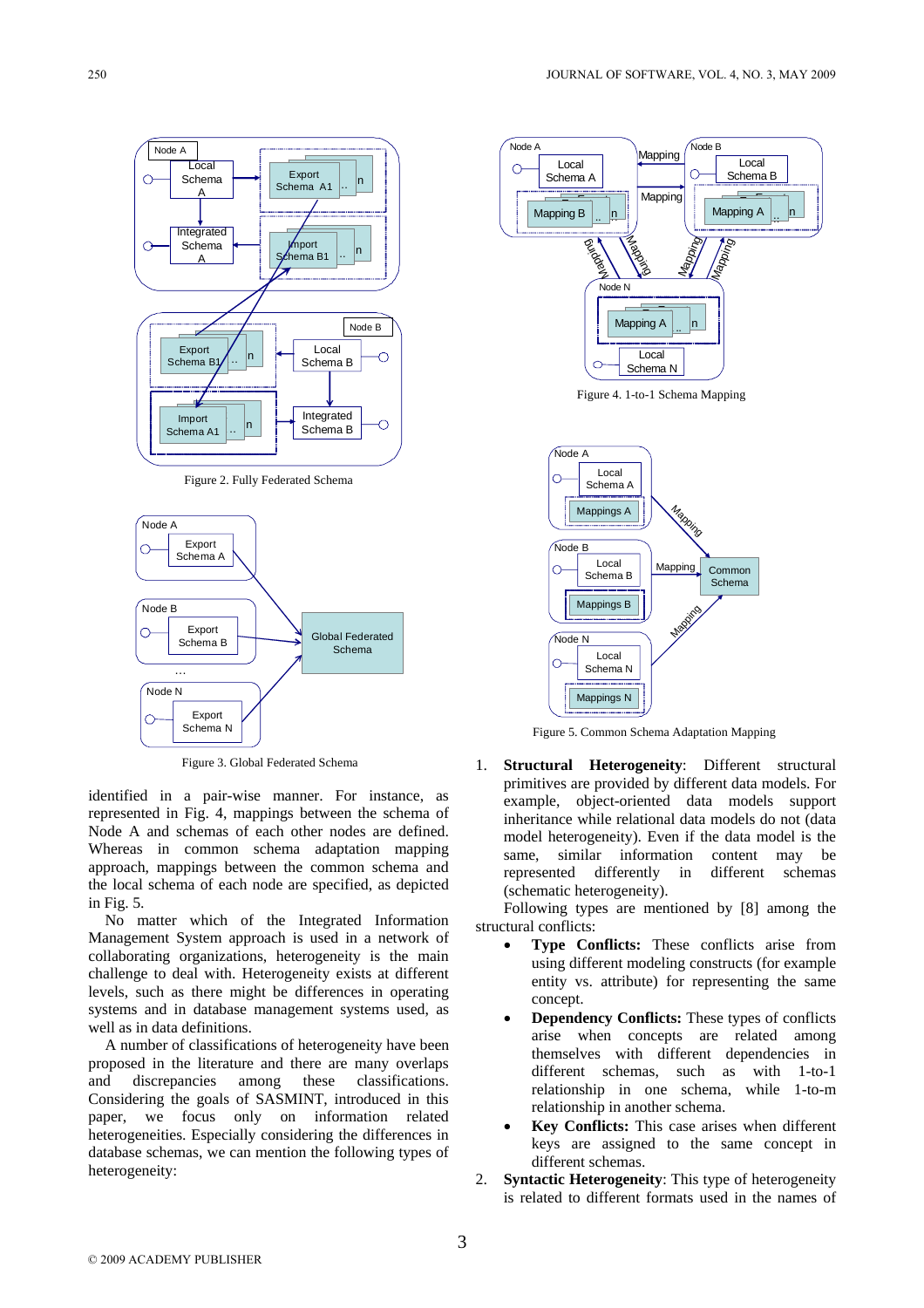the same concepts, such as using abbreviated vs. extended names.

3. **Semantic Heterogeneity**: This type is related to differences in meaning, dependent on the vocabulary and terminology used to express the information and the contexts in which it is interpreted.

There are two types of semantic relationships among the names used:

- Homonyms: The same name is used for two different concepts.
- Synonyms: The same concept is described by different names.

As it is clear from the existence of a large number of classifications, heterogeneity has been one of the fundamental problems in information systems. Among different types of heterogeneities mentioned in the literature, SASMINT system considers heterogeneities listed above. By combining the syntactic and semantic heterogeneity under the name *linguistic heterogeneity*, the research explained in this paper focuses on structural and linguistic schema conflicts. Especially structural conflicts are complex cases and cause difficulties for schema matching and integration algorithms. Since it is difficult to handle these cases automatically, user input is required.

#### III. SCHEMA MATCHING AND SCHEMA INTEGRATION

Integrated information management systems, introduced in the previous section, need to tackle different types of heterogeneities in order to identify the correspondences among schemas, which is the aim of schema matching and integration. As a result, schema matching and schema integration have become two main processes in such systems.

Schema matching can be defined as finding correspondences between elements of two schemas. It plays an important role in several application domains, such as schema integration, data warehouses, query processing, Semantic Web, and e-business [9] [10]. The simplest type of matching is the 1-1 matching. For two schemas A and B, this type of matching identifies for each element of A the most similar element of schema B. In addition to 1-1 matches, complex matches also frequently occur among schemas. Complex matching finds out mappings between each element or a group of elements of schema A and a group of elements of schema B. Groups of elements are combined with a formula.

Schema Matching takes a variety of inputs and produces some outputs depending on the matching approach that it follows. Varieties of inputs consist of the schema information, a linguistic dictionary, a number of linguistic and structural similarity measures, and the user input. Output of matching is the similarity scores for each mapping identified.

The problem of schema integration in the context of distributed information systems is a relatively old problem. In different approaches for enabling access to distributed and heterogeneous data, different levels of integration might be required. In database research, schema integration is typically used to refer to both view

integration and database integration [8]. View integration aims at producing an integrated schema of users' views and is performed during the database design process, whereas database integration derives a new schema from existing specification. As identified in [11], view integration methodologies work with views based on the same data model, but database integration technologies work with schemas that are usually defined using heterogeneous data models. Considering the goals of the research work explained in this thesis, database integration is the one being focused on and whenever schema integration is mentioned, database integration is meant.

Three steps are involved in schema integration: 1) Preintegration, 2) Matching, and 3) Integration. The *Preintegration* step consists of a number of preparations before the integration, such as identifying schemas to be integrated, preferences to be considered in the integration process, and amount of user input, as [8] mentioned. The *Matching* step, also called as the Investigation step by [11], identifies the correspondences among schemas by resolving the conflicts. The *Integration* step is responsible for integrating schemas based on the correspondences identified in the matching step.

#### IV. RELATED WORK AND OPEN ISSUES

Varieties of approaches for providing integrated data access/sharing among distributed, heterogeneous, and autonomous databases have been proposed in the literature. For example, the PEER is a generic objectoriented federated information management system enabling information sharing among autonomous and heterogeneous nodes [12]. There is an integrated schema for each node generated by integrating the local schema of the node and the schemas representing data that other nodes make available to this node. However, no automation is provided for generating this schema. In another project called SIMS (Services and Information Management for decision Systems) [13], in order to provide access to heterogeneous and distributed databases, first a common domain model is created using the Loom knowledge representation language. When an information source decides to join to the SIMS system, first its contents are modeled and then the concepts in information source model are related to the corresponding concepts of the domain model. Again, no automation is provided for this process. Similar to the PEER and SIMS systems, other efforts in this typically involve a large amount of manual work. They usually ignore the step of semi-automatic schema matching.

While interoperability has been an important topic in the database research, schema matching has been usually considered as a separate problem. A great deal of effort has been put into the study of increasing the degree of automation of schema matching. One such schema matching approach is proposed in the SEMINT (SEMantic INTegrator) system [14] that utilizes both schema and instance information. However, no Graphical User Interface (GUI) is provided. Cupid system [15] exploits a combination of name and structure matcher.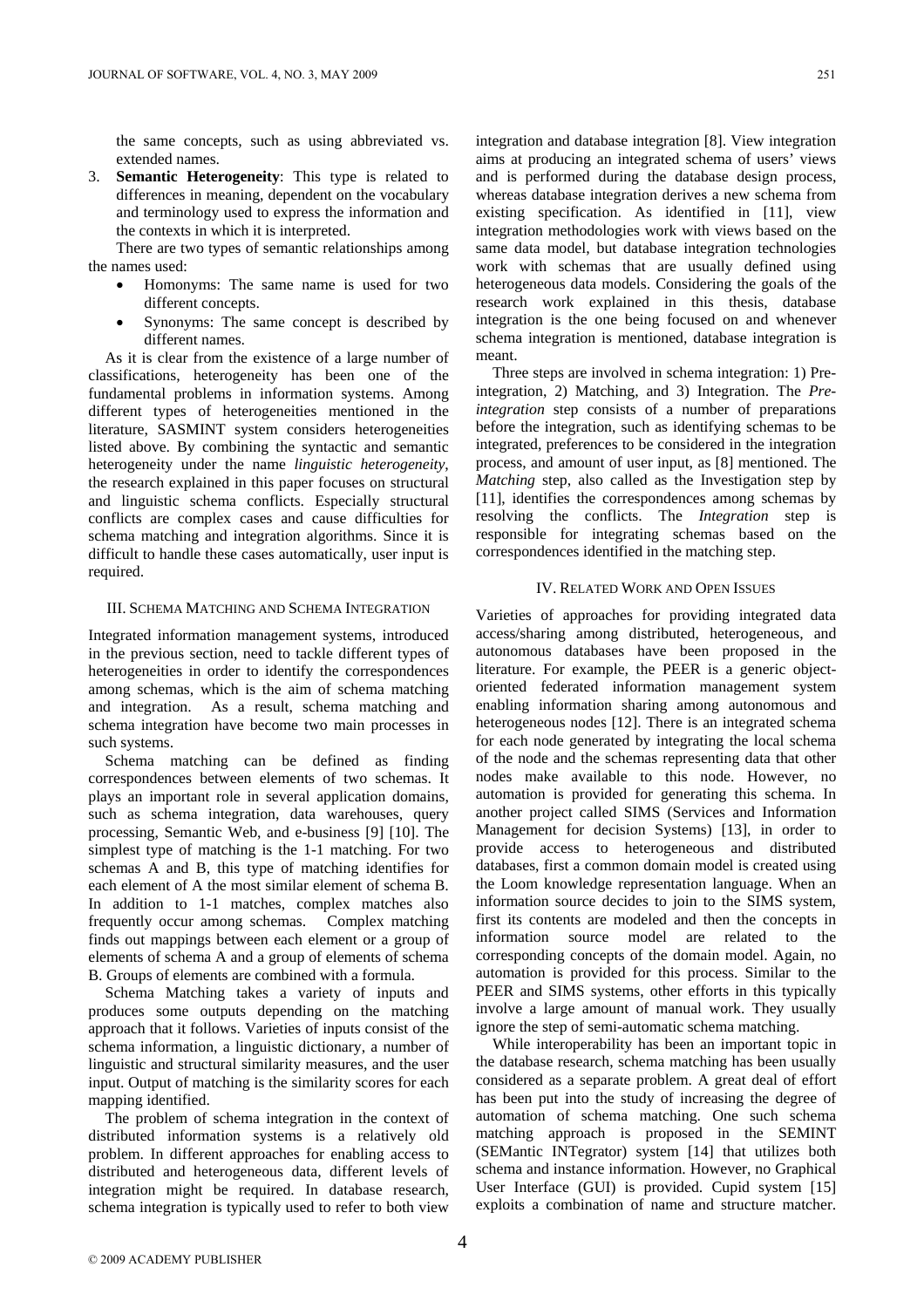However, the name matcher uses only one string similarity metric and no GUI is provided. Similarity Flooding [16] converts diverse models into directed labeled graphs and then identifies the initial maps between elements of two graphs using only a simple string matcher. These initial maps are then used by a structure matcher. However, Similarity Flooding (SF) neither has the knowledge of edge and node semantics, nor it provides a GUI. Clio [17] generates alternative mappings as SQL view definitions based on the value correspondences that are defined by the user. No linguistic matching techniques are used and much manual work is required. S-Match [18] exploits a number of element and structure level match techniques. Result of schema matching is represented using the terms of equivalence, more general, less general, mismatch, and overlapping and no GUI is provided. COMA++ [19], which is a successor of COMA [20], provides a library of different types of matches and also a sophisticated GUI, making it more comprehensive than other systems. However, it is sometimes difficult for users to decide on the best combination of matchers.

As for schema integration, a number of systems or approaches have been introduced in the database literature. MOMIS (Mediator EnvirOnment for Multiple Information Sources) [21] has a component responsible for schema integration. However, it requires a database specialist to assists the integration process at each phase of integration. For example, it is necessary that all elements of schemas are annotated by the database designer manually using the appropriate meanings in the WordNet lexical database. COMA++, introduced above among the schema matching systems, provides functionality for schema merging, but since schema matching is the main focus of COMA++, schema merging is primitive and it is not possible to see how the elements of merged schema are derived from the local schemas and no mappings are defined between the merged schema and the local schemas. PORSCHE (Performance ORiented SCHEema mediation) [22] aims at creating a mediated schema from a set of large XML Schemas and identifying mappings from the source schemas to the mediated schema. It accepts a set of schema trees. PORSCHE has a linguistic matcher component, which uses tokenization, abbreviations, and synonyms. Abbreviation and synonym tables are generated by users. There is no GUI provided by PORSCHE and it is not clear how the results of integration are stored.

To summarize, although schema matching and schema integration have been the focus of large numbers of efforts in the literature, there are a number of issues, which are not sufficiently addressed yet and thus require further investigation:

• **Using a Combination of Match Algorithms:**  Efforts in the schema matching research typically use a limited number of algorithms. However, in order to achieve high match accuracy, it is necessary to combine different types of algorithms, considering syntactic, semantic, as well as structural differences among schemas. Furthermore, in order to combine different algorithms, a weight needs to be identified for each of them. Identifying an appropriate weight for each algorithm is also an essential part of a system.

- **Graphical User Interface:** Developing algorithms for automatic schema matching is not sufficient alone. User interaction is another important topic to be considered when developing a schema matching and schema integration system. Especially considering that it is not possible to identify all matches automatically, a simple but effective user interface is required both for setting some parameters, such as the threshold and the weights for the metrics, and also for correcting and validating the match and integration results. Unfortunately, most prototypes developed so far offer no or only a rudimentary user interface, except COMA [20], COMA++ [19], and Clio [17] systems. However, COMA, COMA++ and Clio have some limitations as well as addresses above.
- Use of Match Results for Schema Integration and **Providing a Comprehensive System:** Efforts in the literature are typically about algorithms and they do not consider developing complete systems for enabling interoperability. These algorithms are useful as being the base for schema matching and integration systems, but they require a large amount of manual input. Furthermore, none of these efforts considers how to use the result of schema matching for semi-automatic schema integration. Providing a system with only schema matching capabilities and not considering schema integration is not enough and limits the applicability of the system only to specific cases.

#### V. THE SASMINT SYSTEM

Considering the limitations of the previous work as addressed in Section IV, a system, called Semi-Automatic Schema Matching and INTegration (SASMINT), is proposed, capable of automatically resolving naming, structural, and semantic conflicts and semi-automatically integrating relational database schemas [3]. Since user input is required after the schema matching and schema integration, it is aimed to be used by database administrators or users who have sufficient knowledge about the domain as well as database schemas.

 The main components of SASMINT are shown in Fig. 6. The *Sampler Component* helps the user to identify the appropriate weight for each metric and algorithm used in the schema matching. The *Graph Representation Component* of SASMINT is responsible for representing schemas in the graph format. It uses JGraph [23] for graph visualization and JGraphT [24] for its Java graph libraries. Users interact with the system by means of the *GUI Component*. The *Schema Matching Component* matches input schemas, which are called as recipient and donor schemas, using a combination of Linguistic and Structural Matching techniques. Linguistic Matching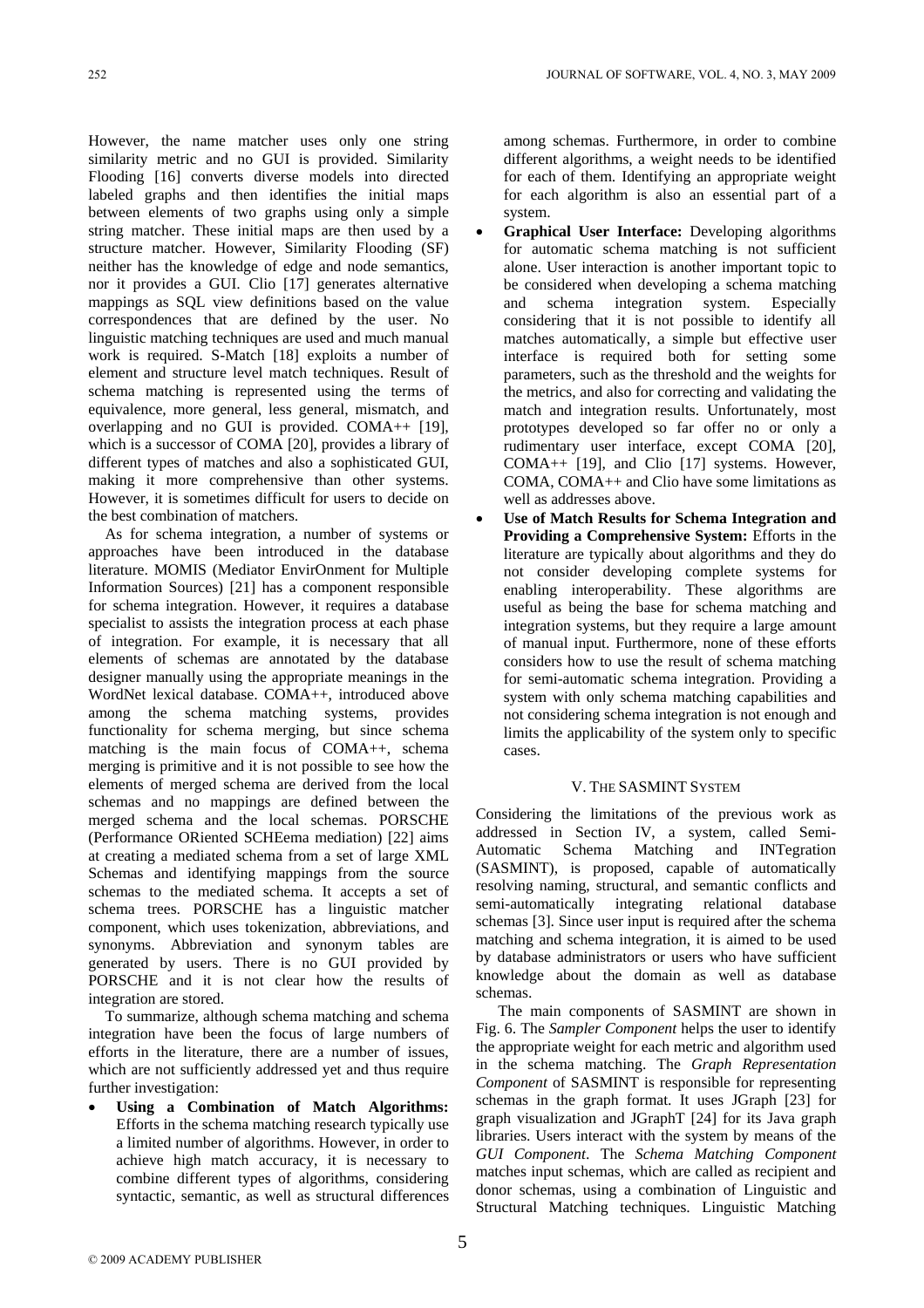

Figure 6. Components of SASMINT

benefits from the WordNet, a lexical dictionary [25]. SASMINT uses Java WordNet Library (JWNL) [26] for connecting to the WordNet. The *Schema Integration Component* integrates schemas using the results of schema matching and a number of pre-defined rules and represents the integrated schema in a derivation language, as explained in Section VIII.

SASMINT has three main processing steps: *Configuration, Schema Matching*, and *Schema Integration*. Details of these steps are provided in the next three sections. The main flow of information in the system is as follows: First, the user assigns weights for each metric or algorithm either manually or with the help of the Sampler component. If nothing is set by the user, default is the equal weight distribution. Secondly, the user specifies a threshold value and the selection strategy. Then, he loads the recipient and donor schemas which are converted into the graph format before being displayed. After that, the user can run the Match option, which identifies similarities between two schemas. After modifying, validating, and saving the match results, the user may continue with the schema integration. The result of schema integration is shown in both graph and derivation language format and requires the final user validation.

SASMINT can be used in different types of application domains with different purposes. In all types of the integrated information management system introduced in Section II, schema matching and/or schema integration is required. Fully federated schema and global federated schema approaches involve schema integration, which also necessitates schema matching as an internal step. On the other hand, 1-to-1 schema mapping and common schema adaptation mapping approaches require schema matching in order to identify the mappings. Helping users with the automation of both schema matching and schema integration is very crucial for rapid formation of collaboration among organizations.

#### VI. CONFIGURATION STEP OF SASMINT

Configuration step is responsible for identifying the selection strategy for the results of schema matching as well as assigning weights to the metrics and algorithms used by the linguistic and structural matching components of SASMINT. The process of identifying the strategy to be used for selecting the results of schema matching has the following flow of events:

- 1) Setting up of a threshold value by user: The user is asked to provide a match threshold value which is used subsequently in the process. If no threshold is specified by the user, a value of 0.5 is defaulted.
- 2) Getting user's preference (i.e. input) on match results selection strategy: The user is asked to choose a strategy between:
	- a. Selecting all matching pairs with similarity above the threshold (called as "select all above threshold")
	- b. Selecting the ones with the highest similarity if there is more than one element matching another element (called as "select max above threshold").

As for the second responsibility of the configuration step, which is the assignment of weights, currently there are three ways supported by SASMINT:

- 1) User can use the SAMPLER component to identify the appropriate weights for Linguistic Matching metrics. The details of this process are given in the following paragraphs.
- 2) Users can manually assign weights.
- 3) In case neither (1) nor (2) are opted for, SASMINT assumes an equal weight distribution. Needless to say, this might lead to imprecise mapping results.

SASMINT implements a composite matching technique. In this approach, the Linguistic Matching process utilizes a number of metrics, combining them by means of a weighted summation. The reason behind using different metrics is due to the variety of the element names that are compared. Certain metrics perform better than others depending on the element names being matched.

Accurate matching is important in order to reduce the amount of user input and we consider appropriate distribution of weights to be a pre-requisite for accurate matching. However, assigning these weights manually is not an easy task and assistance to the user is required. For this reason, SASMINT provides a component called Sampler, whose function is to guide the user in assigning weights to the metrics used in Linguistic Matching. In Fig. 7, the operation of the Sampler Component is illustrated.

The Sampler component can work with up to five known sample pairs. Through the GUI, shown in Fig.8, provided by the Sampler component, the user has the freedom to put in a) syntactically similar pairs in case



Figure 7. Operation of Sampler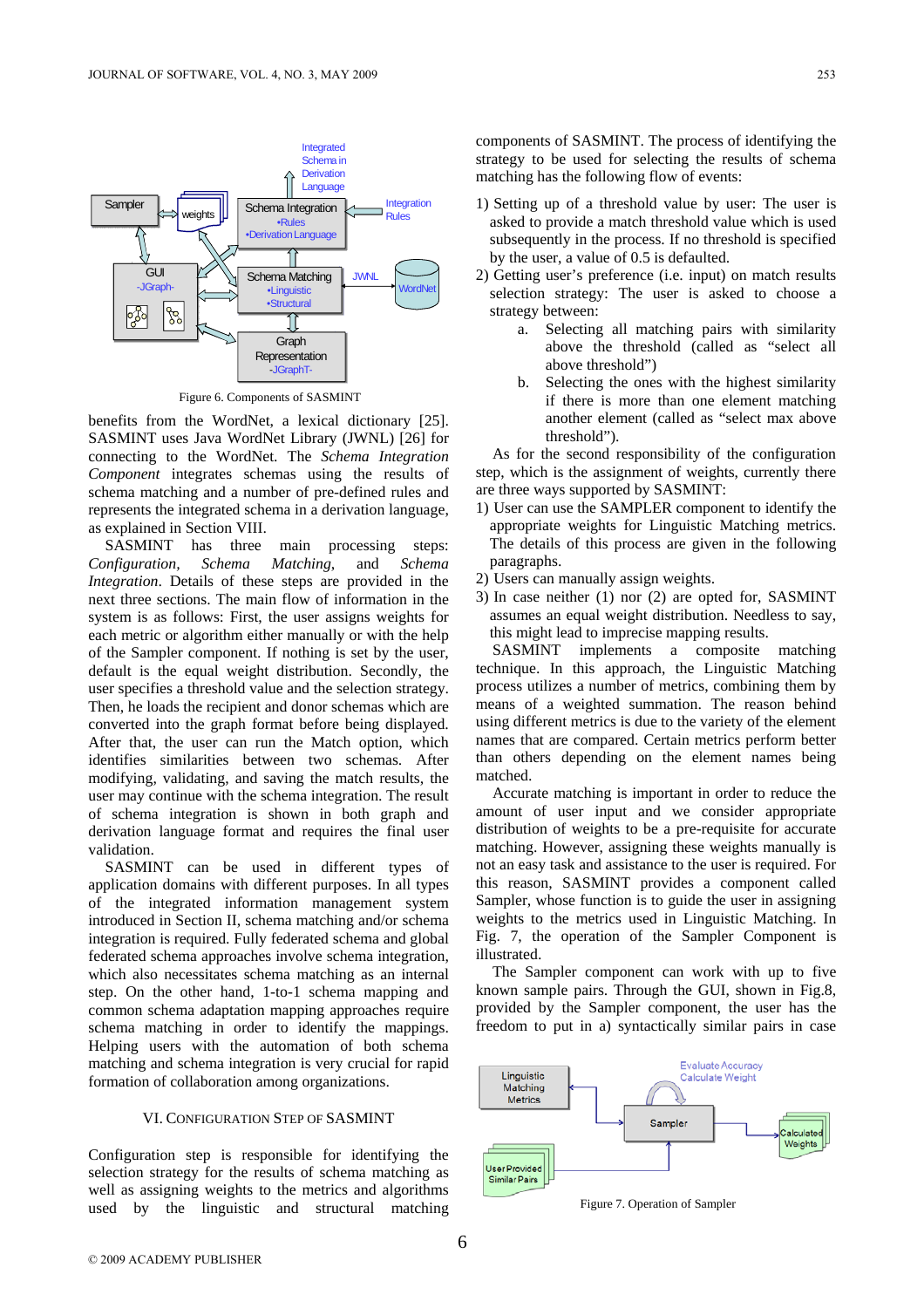| <b>Welcome to SASMINT</b><br>File<br>Configuration Match Integrate Help<br>& Compute Weights (Linguistic Match) |                                                                        |                                                                                                                                                                                                                                                                                                                                                                                                                                                                                                                                                                                                                                                             |
|-----------------------------------------------------------------------------------------------------------------|------------------------------------------------------------------------|-------------------------------------------------------------------------------------------------------------------------------------------------------------------------------------------------------------------------------------------------------------------------------------------------------------------------------------------------------------------------------------------------------------------------------------------------------------------------------------------------------------------------------------------------------------------------------------------------------------------------------------------------------------|
| Enter similar pairs<br>pid<br>stdnt<br>first name<br>quantity<br>custno<br>Syntactic Metrics                    | empid<br>student<br>fname<br>qty<br>customernumber<br>Semantic Metrics | Metric Name:[JACCARD]<br>FMeasure Value: [0.3333333333333333] - Computed<br>Weight: [0.09154326275853628]<br>Metric Name: [TFIDF]<br>FMeasure Value: [0.3333333333333333] - Computed<br>Weight: [0.09154326275853628]<br>Metric Name:[JARO]<br>FMeasure Value: [0.5882352941176471] - Computed<br>Weight: [0.1615469342797699]<br>Metric Name: [MONGEL]<br>FMeasure Value:[0.7272727272727273] - Computed<br>Weight: [0.1997307551095337]<br>Metric Name: [LEVEN5]<br>FMeasure Value:[0.7499999999999999] - Computed<br>Weight:[0.2059723412067066]<br>Metric Name:[LCS]<br>FMeasure Value: [0,9090909090909091] - Computed<br>Weight: [0,2496634438869171] |

Figure 8. Use of Sampler

he/she would like the system to compute the weights of syntactic matching metrics, or b) semantically similar pairs in case it is required to compute the weights of metrics for semantic matching.

The user is expected to input these pairs into the Sampler component from his schema domain. For instance, the user might want to see how syntactic similarity metrics would perform for the pair P: ["course\_credit", "credit\_of\_course"]. On the other hand, he might want to see how semantic similarity metrics would perform for the pair P: ["person", "individual"].

For a given set of pairs S: {P1, P2, … , PN}, Sampler runs syntactic or semantic metrics for each given pair P in S, and determines their calculated similarities. The outcome of the calculated similarity for a Pair P is a value between 0 and 1. After the computation of the similarity values, the Sampler measures the accuracy level of each metric using F-measure. F-measure is a combination of precision and recall from the information retrieval domain [27] and used in different areas for calculating the accuracy. Using the following formula, the Sampler calculates the weight for each metric; where  $\sum F$ represents the sum of F-measure values resulted for all metrics used, and  $F_m$  represents the F-measure value calculated for metric 'm'.

$$
w_m = \frac{1}{\sum F} * F_m \tag{1}
$$

As the last step of the weight computation and assignment process, the calculated weights of metrics are presented to the user. The user has the option of accepting and directly using the proposed weights, or modifying them and feeding them back to the system for usage. An example of the usage of the Sampler component is given in Fig. 8:

#### VII. SCHEMA MATCHING STEP OF SASMINT

Schema matching aims at finding all correspondences between elements of two schemas. SASMINT focuses on the schema level matching, utilizing element and structure level information. Furthermore, SASMINT exploits a combination of automatic schema matching techniques for resolving syntactic, semantic, and structural heterogeneities. Considering a single criterion (e.g., name matching) is unlikely to be successful for achieving high match accuracy for a large variety of schemas. As a consequence, it is necessary to combine and utilize multiple techniques at the same time. For this purpose, SASMINT combines the results of several independently executed linguistic and structure match algorithms.

Schema matching in SASMINT consists of the *preparation*, *comparison*, and *result generation and validation steps*, as detailed below. Fig. 9 shows an overall view of the steps of schema matching.

#### *A. Preparation Step of Schema Matching*

The Preparation step deals with the translation of source schemas defined in the typical Data Definition Language (DDL) of its Database Management System (DBMS) into a common representation format. The Directed Acyclic Graph (DAG) format with labeled edges has been chosen for this purpose, considering that it provides a balanced format among other alternatives supporting the representation of a relational schema, an object-oriented schema, etc. as a graph.



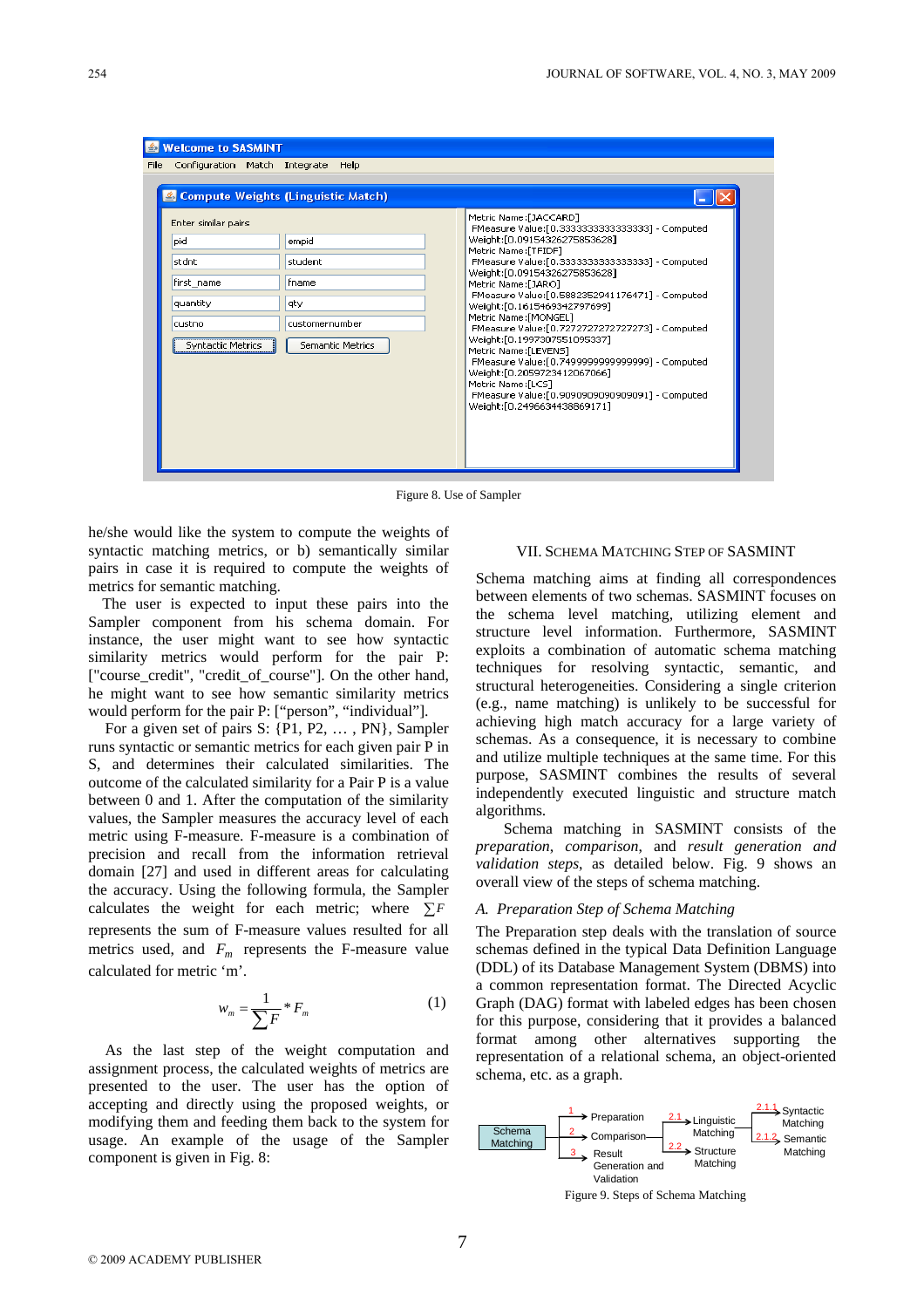Preparation step of SASMINT, shown in Fig. 10, works as follows: User can load the recipient schema from a database or from previously persisted XML files, in case of which schemas are already in graph format. He can load the donor schema from a database. When he chooses to load the schemas from a database, the system connects to the database using the related Java Database Connectivity (JDBC) driver, gets the metadata information (e.g. tables and columns in relational databases), represents the metadata in graph format by means of JGraphT, and finally using JGraph visualizes and displays the graphs corresponding to the schemas.

#### *B. Comparison Step of Schema Matching*

A key step of SASMINT in the schema matching process is the Comparison step, which identifies the likely matches between two schemas by resolving syntactic, semantic, and structural heterogeneities. SASMINT uses a number of algorithms from the Natural Language Processing (NLP) and Graph Theory. The Comparison step consists of two types of matching: Linguistic and Structure, detailed below.

Most of the time, element names are represented differently in different schemas, and thus before the matching process, they need to be brought into a common representation. This sub-step of SASMINT called preprocessing and involves the operations shown in Fig. 11. In tokenization and word separation operation, strings containing multiple words are split into list of words. For instance, "First Name" is split into "First" and "Name". Stop words, such as "of" and "the" as well as some special characters, such as "/" and "-" are removed from names. Furthermore, abbreviations are expanded and lemmatization is used to bring different forms of the same word into a common form.

#### *1) Linguistic Matching*

Linguistic matching considers only the names of schema elements and results in a value between 0 and 1, for pairs of element names from the two schemas. Variety of algorithms or metrics from the NLP research field is applied to identify the syntactic and semantic similarities.



Figure 10. Preparation Step



Figure 11. Pre-processing operations

In order to compare element names from two schemas, node names from the graph representation of these schemas are put into two separate lists. After preprocessing names, syntactic and semantic match algorithms are applied to each pair and then the results are combined for the final value of Linguistic Matching.

#### *Syntactic Similarity*

There are large numbers of string distance and similarity algorithms (also called here as metric) from the Natural Language Processing communities.

Unlike other approaches to schema matching, which use only one metric for syntactic similarity, SASMINT uses a combination of several main syntactic similarity metrics for comparing two character strings syntactically. These metrics can be classified as string-based and tokenbased. *String-based* metrics consider strings as adjacent sequences and do not divide multi-word strings into a set of single strings. However, *token-based* metrics view strings as unordered sets of tokens. As for the stringbased metric, SASMINT uses *Levenshtein Distance (Edit Distance)* [28], *Monge-Elkan Distance* [29], *Jaro* [30], and *Longest Common Substring (LCS)* metrics. As for the token-based metric, it utilizes *TF\*IDF (Term Frequency\*Inverse Document Frequency)* [31] and *Jaccard Similarity* [32] metrics. Considering that each metric is suitable for a different type of string, SASMINT can be used for more types of strings than previous approaches.

SASMINT uses a combination of these metrics to obtain more accurate results. Metrics are combined by means of a weighted summation using the following formula:

$$
sim_W(a,b) = w_{lv} * sm_{lv}(a,b) + w_{me} * sm_{me}(a,b) + w_{jr} * sm_{jr}(a,b) + w_{jc} * sm_{jc}(a,b) +
$$
  

$$
w_{tf} * sm_{tf}(a,b) + w_{lc} * sm_{lc}(a,b)
$$
 (2)

where 'lv' stands for Levenstein, 'me' for Monge-Elkan, 'jr' for Jaro, 'jc' for Jaccard, 'tf' for TF-IDF, and 'lc' for Longest Common Substring.

Another contribution of SASMINT is its *recursive weighted metric*. This metric is aimed for element names containing more than one token. Depending on whether the names contain one or more tokens, the user can choose between the weighted and recursive weighted metric. Given two strings *a* and *b* that are tokenized into  $a = s_1, s_2, \ldots s_l$  and  $b = t_1, t_2, \ldots t_m$ , the recursive weighted metric is calculated as follows:

$$
sim(a,b) = \frac{1}{2l} \sum_{i=1}^{l} \max_{j=1}^{m} \sum_{j=1}^{m} \sum_{j=1}^{m} \sum_{j=1}^{l} \max_{i=1}^{l} \sum_{j=1}^{m} (a_i, b_j)
$$
 (3)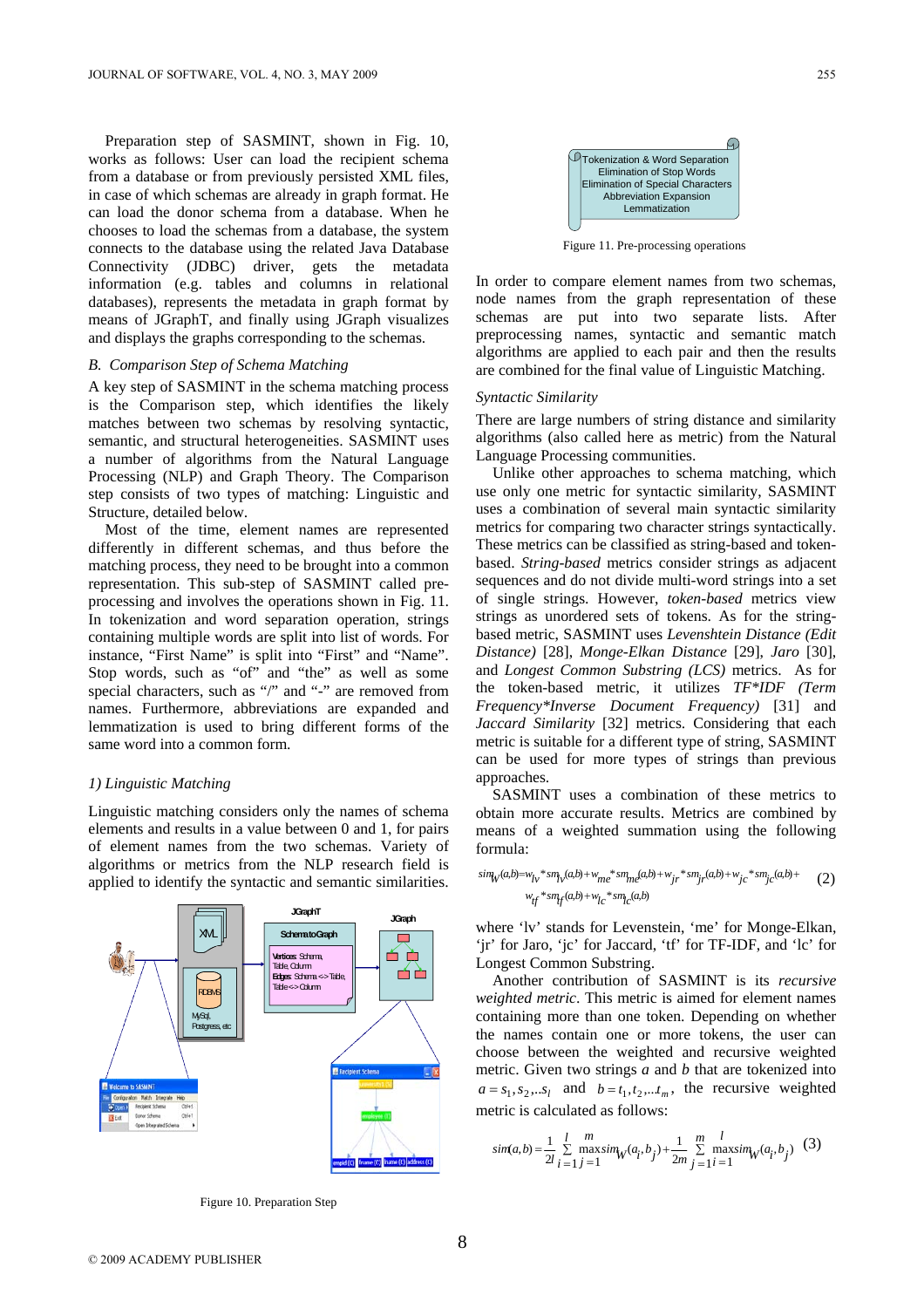#### *Semantic Similarity*

Identifying the semantic similarity between two words or concepts has been the subject of many applications in NLP, information retrieval, and some other areas. The semantic similarity measures use variety of knowledge resources, such as WordNet [25]. WordNet is partitioned into nouns, verbs, adjectives, and adverbs, which are organized into synonym sets, each representing one underlying lexical concept. Synonym sets, called also as synset, are interlinked by different relations, such as hypernymy, hyponymy, antonymy, meronymy, holonymy, etc.

Semantic similarity algorithms from the NLP domain that SASMINT uses can be classified as path-based and gloss-based measures. Path-based measures use the path between the concepts in taxonomy of concepts. SASMINT exploits the measure of Wu and Palmer [33], which is based on the idea of calculating the shortest path between the concepts in the IS-A hierarchy of WordNet. As the base for its gloss-based measure, SASMINT uses the measure of Lesk [34]. SASMINT benefits from the gloss information provided in WordNet for calculating the gloss-based similarity.

The result of semantic similarity in SASMINT is the weighted sum of the two semantic similarity measures addressed above. Following formula is used for computing the result of semantic similarity:

$$
simWSemant \& b) = w_{wup} * sm_{wup}(a,b) + w_{gloss} * sm_{gloss}(a,b) \quad (4)
$$

where 'wup' stands for Wu and Palmer's measure and 'gloss' for the gloss-based similarity.

#### *2) Structure Matching*

In addition to linguistic differences, other types of differences that frequently occur among database schema definitions are structural differences. Structural differences are more difficult to resolve than Linguistic differences, typically requiring user input. The second activity of comparison in SASMINT is structure matching, which uses the result of linguistic matching to identify the structural similarity of two schemas represented as graphs. For the purpose of structure matching in SASMINT, a variety of graph similarity and matching algorithms from the Graph Theory and other areas like Web searching and schema matching were considered.

The first approach that structure matching in SASMINT uses is the one proposed by [35]. It is an iterative algorithm from the graph similarity research field. This algorithm is based on the idea that nodes of two graphs are similar if the neighbors of these nodes are also similar.

As the second algorithm for structure matching, SASMINT uses the structure similarity algorithm of Similarity Flooding [16]. Similarity Flooding is based on a fix point computation to calculate the structural similarity. It uses an iterative algorithm and the similarity of two elements is propagated to their adjacent elements at each iteration.

Similar to the method followed in linguistic matching, structure matching uses the weighted sum of these two structural similarity algorithms, as shown in the formula below:

 $\lim_{x \to 0} W \cdot \lim_{x \to 0} g(x, b) = w_b$ *blonde*<sup>†</sup> *sm*<sub>blonde</sub><sup>[*a,b*) +  $w_{sf}$ <sup>\*</sup> *sm*<sub>sf</sub>(*a,b*) (5)</sup>

where 'blondel' stands for the algorithm of [35] and 'sf for the algorithm of Similarity Flooding.

#### *C. Result Generation and Validation Step of Schema Matching*

Results of the comparison step are displayed to the user by means of a GUI in order for him to modify and save them. Previous systems typically provide either a primitive or no GUI. However, a clever and flexible GUI is an indispensable part of a matching system, both because it is not possible to determine all possible matches automatically and also not all the identified matches may be correct, especially considering the existence of large amount of semantics involved in schema descriptions. An example case, for which the user input is essential, occurs for complex matches, such as *1 to-n* (one column in one schema matches one or more columns in the other schema). For this case, it is not possible to automatically decide whether a column in the first schema is a combination of *n* columns in the second schema and if so, it may not be known how to combine these *n* columns, such as using concatenation, sum, etc. In order to be more specific, suppose that schema matching system has identified a match between the "rNum" element in one schema and "roomNo" and "telNum" elements in the second schema. In this case, user is supposed to delete the match between "rNum" and "telNum" as one refers to the room number and the other refers to the telephone number. As another example, suppose that the system has identified a match between the "name" element in one schema and "fname" and "lname" elements in the second schema. In this case, user is supposed to specify that "name" is the concatenation of "fname" and "lname".

Considering the requirements addressed above, a GUI is implemented as a part of SASMINT, a screenshot of which is shown in Fig. 12. Using this GUI, user can load the recipient schema from a database or from a file (in XML-based Graph format, called SASMINT Derivation Markup Language-SDML as introduced below) and donor schema from a database, as shown in two windows titled "Recipient Schema" and "Donor Schema" in Fig. 12. After loading the schemas, he can run the match option. Results of matching are displayed in graph format, as shown in the window titled "Schema Match". The window titled "Metric Results" shows similarity results that each metric has identified for all matching pairs. User can delete incorrect matches and introduce new ones and specify which kind of operation to use for combining *n* columns in 1-to-n or n-to-1 matches, using the window titled "Integration Customizations". User can either store schema matching results or continue with the schema integration. If he chooses to save the results, an XML-based SDML format is used to persist the results in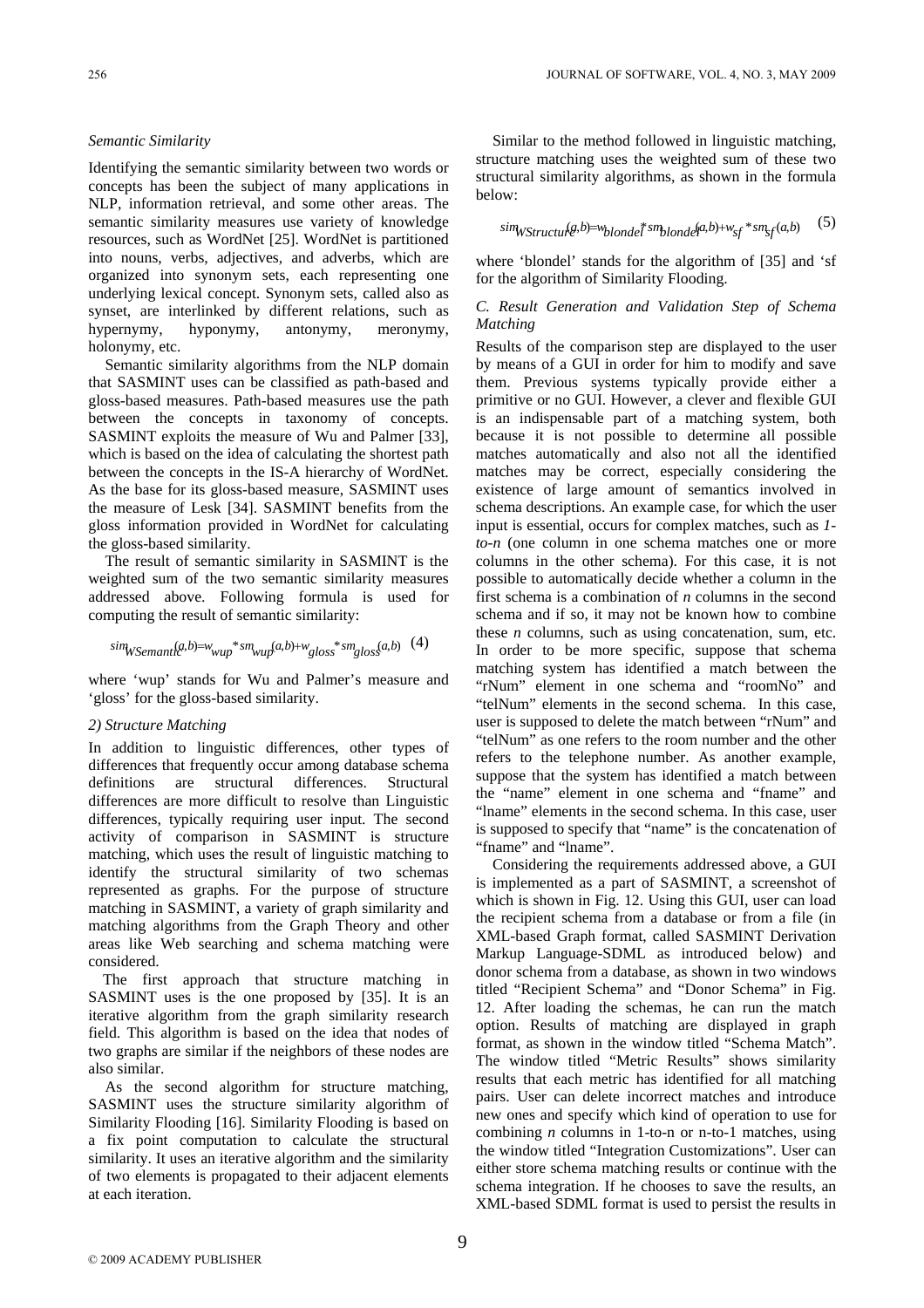

Figure 12. Screenshot of SASMINT GUI

a file. SDML is designed as a part of the SASMINT system and further explanations about it will be given in a forthcoming paper. This format is similar to other existing XML-based graph formats, such as Graph eXchange Language (GXL) [36] and GraphML [37], but it is extended to store the results of both match and integration. SDML uses a number of derivation elements, base constructs of which are explained in the following section. These derivation elements consist of tableRenameDerivation
tableRenameDerivation
tableRenameDerivation tableSubtractDerivation, tableRestrictDerivation, columnRenameDerivation, columnUnionDerivation, and columnStringAdditionDerivation for storing the derivation results of schema integration. The 'columnStringAdditionDerivation' element is also used at the end of schema matching to define the special mapping rule, which means that a column in one schema is represented by the concatenation of some columns in the second schema. Content of an example XML file produced as a result of a schema matching is shown in Fig. 13. As it can be seen in the figure, a match is identified between the "fname" column of the "person" table in the first schema and the "name" column of the "employee" table in the second schema.

#### VIII. SCHEMA INTEGRATION STEP OF SASMINT

Schema integration is a key process in many database applications. It is required in different types of integrated information management system approaches, introduced in Section II.

SASMINT facilitates schema integration by providing some semi-automatic means. After the schema matching step, users can continue with the schema integration to integrate two schemas that have been matched. SASMINT automatically generates an integrated schema, which needs the final user validation, as it is not possible to resolve all types of structural conflicts. Among different possibilities for the results of schema matching, following cases are the ones automatically handled by the schema integration component of SASMINT:

- *ColumnX*  $(I \rightarrow I)$  *ColumnY*: ColumnX in the first schema matches ColumnY in the second schema.
- *ColumnX*  $(I \rightarrow n)$  *Column*: ColumnX in the first schema matches *n* columns of the second schema.
- *Column X (1*  $\rightarrow$  *1) Table A*: ColumnX in the first schema matches Table A in the second schema.
- *Column (m*  $\rightarrow$  *1) ColumnY: m* columns of the first schema match ColumnY in the second schema.
- *Column (m*  $\rightarrow$  *1) Table B: m* columns of the first schema match Table B in the second schema.
- *TableA*  $(1 \rightarrow 1)$  *TableB*: TableA in the first schema matches TableB in the second schema.
- *TableA*  $(1 \rightarrow n)$  *Table*: TableA in the first schema matches *n* tables of the second schema.
- *Table A*  $(1 \rightarrow 1)$  *Column Y*: Table A in the first schema matches Column Y in the second schema.
- *Table A (1*  $\rightarrow$  *n) Column*: Table A in the first schema matches *n* columns of the second schema.
- *Table (m*  $\rightarrow$  *1) TableB*: *m* tables of the first schema match TableB in the second schema.
- *Table*  $(m \rightarrow n)$  *Table: m* tables of the first schema match *n* tables of the second schema

Considering different conflicts to be resolved, a number of rules for integrating relational schemas have been defined for SASMINT. In order to detect integration points automatically, these rules operate on the types of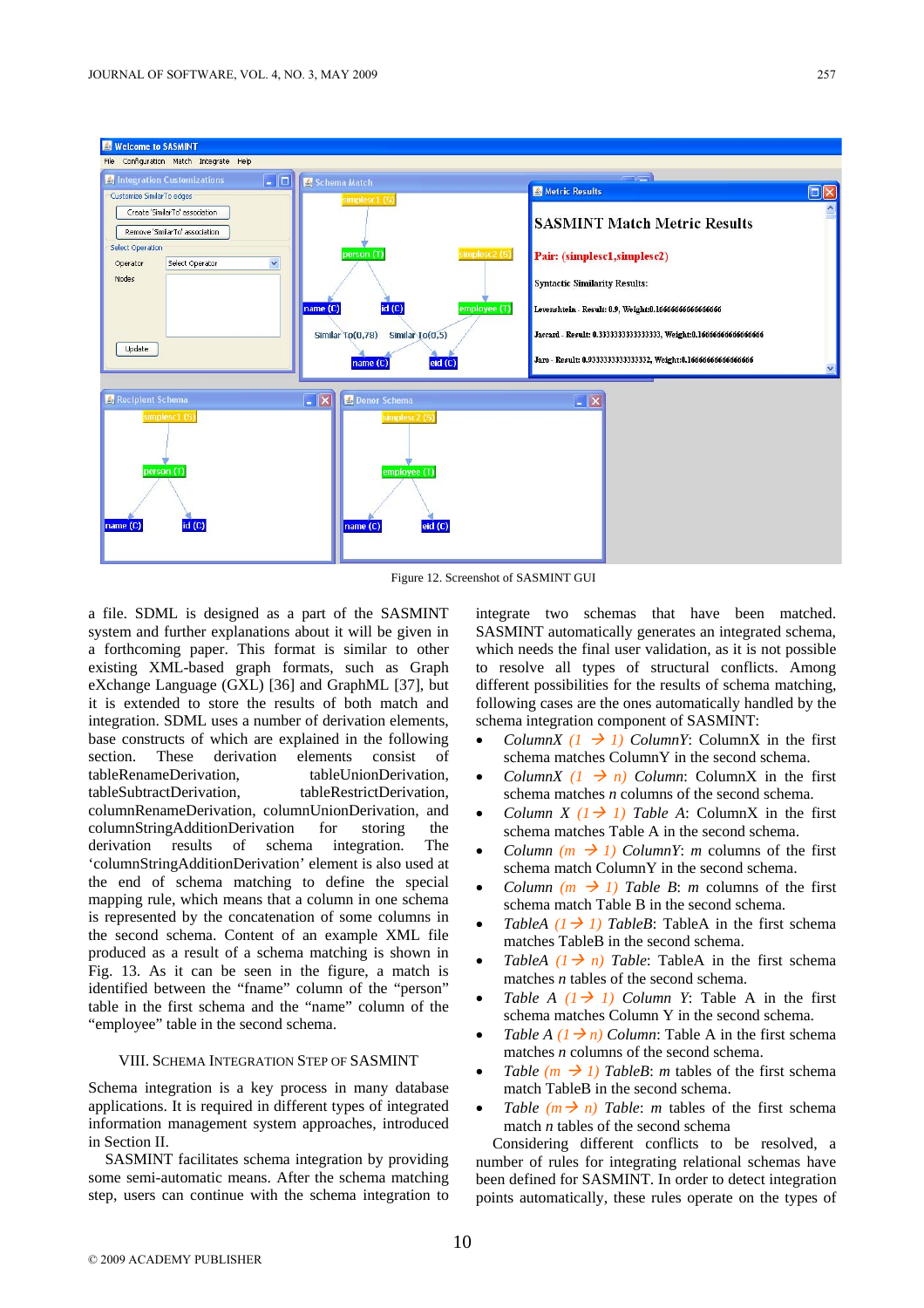

Figure 13. Result of Schema Matching in XML format

match results listed above. The rules identify which tables and columns need to be inserted in the resulting schema and how they need to be combined in order to generate an integrated schema that can represent all the elements of participating schemas. If SASMINT is extended to work with types of schemas other than relational, similar rules can be defined for these types also. Details about these rules are the subject of a forthcoming paper and thus we will not give further information about them.

The Schema Integration component of SASMINT uses a derivation language for representing integrated schemas. A formal representation of the derivation language constructs, a variation of PEER derivation language [38], is given in [3]. There are two types of derivation for relational schemas: Table and Column Derivation. Table derivation consists of derivations of type "Table Rename", "Table Union", "Table Subtract", and "Table Restrict". On the other hand, column derivation comprises the derivations of type "Column Rename", "Column Union", and "Column Extraction". Table Rename, Table Union, Column Rename, Column Union, and Column Extraction are the ones typically used by SASMINT. Brief explanations about all derivation types are provided below:

- *Table Rename* derivation is used when a new table is generated in the integrated schema by renaming a table in one of the input schemas (recipient and donor schemas). Example: FacultyMember@IntSchema = Faculty@S1.
- Table Union derivation is used to state that a newly generated table in the integrated schema is the union of two or more tables from the input schemas. Example: Department@IntSchema = union (Department@S1 , Department@S2).
- *Table Subtract* derivation is used to specify that a table in the integrated schema is constructed by

subtracting a table from another table in one of the input schemas.

Example: EngineeringDepartments@IntSchema = subtract(Departments@S1,

- NonEngineeringDepartments@S1).
- *Table Restrict* derivation is used to specify that a table in the integrated schema is generated by applying a restriction to a table in one of the input schemas.

Example: SuccessfulStudents@IntSchema = restrict  $(Students @ S1, [spa > 2.0]).$ 

- *Column Rename* derivation is used when a new column is generated in the integrated schema by renaming a column in one of the input schemas. Example: start@Time@IntSchema = start@Time@S2.
- *Column Union* derivation is used to specify that a newly generated column of the integrated schema is the union of two or more columns of the input schemas.

Example: dptname@Department@IntSchema = {dname@Department@S1, dname@Department@S2}.

• *Column Extraction* derivation is used to specify that a column of one of the input schemas equals to two or more columns of the other input schema, combined by an operator, such as arithmetic and string operator. Currently, *columnStringAdditionDerivation* is supported, which is used to specify that a column in one schema equals to the concatenation of two or more columns in the other schema.

Example: name@Student@IntSchema =

fname@Student@S1 + lname@Student@S1.

Using the automatic schema integration rules, an integrated schema is proposed to the user. User can modify/save the result, which is stored in XML format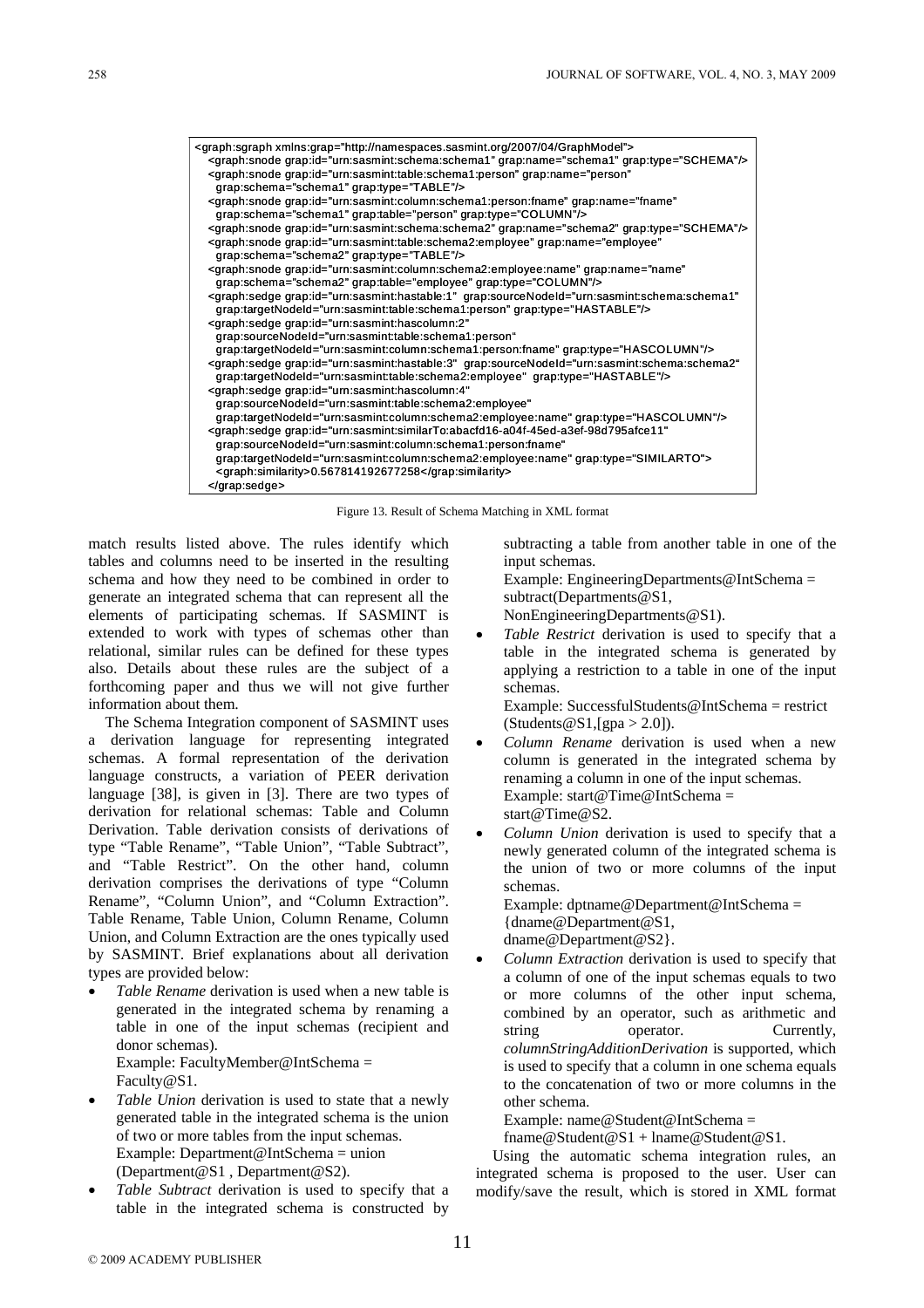using the SDML. SDML uses the derivation constructs defined above as the base.

#### IX. EXAMPLE CASE OF SASMINT

SASMINT is a generic system and can be applied to different types of Integrated Information Management Systems as introduced in Section II, for the purpose of semi-automatic schema matching and/or schema integration. We provide in this section through a small example some discussions over the application of SASMINT.

Fig. 14 shows parts of two university schemas that also include some foreign keys (FK). In order to match and then integrate these two schemas, we ran SASMINT with the threshold value of 0.5 and selection criteria set as "select max above threshold".

SASMINT could identify all the following similar pairs correctly, namely (course, academic\_course), (course\_id, academic\_course\_id), (course\_provider, academic\_course\_provider), (department, department), (department\_id, department\_id), and (dept\_name, dept name) from Shema-1 and Schema-2 are matched correctly, except for those shown in Fig. 15 that were not identified correctly but that for example a human database expert may discover through investigation of these two schemas. The element pairs shown in Fig. 15 are of two categories: either those that SASMINT missed to identify (thus representing the false negative), or those that SASMINT found as similar while actually they were not (thus representing the false positives). These cases could not be correctly identified by SASMINT, mostly due to the fact that SASMINT system currently lacks some semantic relationships. For example, the semantic similarity of "university" and "academic\_institution" could not be identified through the WordNet in the current processing done by SASMINT. Furthermore, although they have different meanings, the "university" and "university\_student" were identified as similar, due to their partial overlap in names, as well as their structure, while they are not correct matches.

Especially considering such semantic issues, this example indicates that a fully automatic schema matching system is not the right approach for integration of heterogeneous schemas, rather the semi-automated approach of SASMINT is suitable, that is accompanied by a sophisticated GUI to support users with their modification of the match results. Furthermore, after saving the modified matched results of the two schemas, the schema integration process of SASMINT can be started by user.

**Schema-1 course** (course\_id, course\_name, course\_provider (FK)) **department** (department\_id, dept\_name, faculty\_ref (FK)) **faculty** (faculty\_id, faculty\_name, university\_ref (FK)) **university** (university\_id, university\_name) **Schema-2 academic\_course** (academic\_course\_id, academic\_course\_crdt, academic\_course\_provider (FK)) **department** (deptartment\_id, dept\_name, university\_ref (FK)) **university\_student** (university\_student\_id, name) **academic\_institution** (academic\_institution\_id, academic\_institution\_name)

Figure 14. Schemas from University Domain

**False negatives** university  $\Leftrightarrow$  academic\_institution university\_id@university  $\Leftrightarrow$ academic\_institution\_id@academic\_institution university\_name@university  $\Leftrightarrow$ 

academic\_institution\_name@academic\_institution

**False positives**<br>university ⇔ university\_student university name@university  $\Leftrightarrow$  name@university student)

Figure 15. Missed or Incorrectly Identified Matches

Without showing the details about the derivation (for simplicity reasons), Fig. 16 represents the integrated schema generated by SASMINT for this example case. This integrated schema is complete and almost minimal. In other words, this schema covers all elements of the two schemas, while containing no redundancy except for the "university\_ref" column of the "department" table, which is not incorrect, but not required in a minimal integrated schema.

We have carried out many similar experiments using different schemas in order to evaluate the performance of both the schema matching and the schema integration processes of SASMINT, of which the results are the subject of a forthcoming paper. The results of all these experiments have shown that SASMINT can achieve high percentage of accuracy, (about 75 to 85 %) with its schema matching process, and can generate complete and about 99% minimal schemas with its schema integration process. At present, the most important difficulty is in identifying some semantics involved in each schema. Currently, as a generic tool, SASMINT uses the domain independent WordNet for identifying semantic similarities. Nevertheless, WordNet does not contain domain specific semantic relationships. As a future work, in addition to using the WordNet, domain specific ontology will also be integrated to the SASMINT system, so that more types of semantic relationships can be identified, and thus the automated process of SASMINT can generate more accurate results.

Current experiments have also shown that SASMINT's GUI is very useful and makes the interaction of domain experts with the system straightforward and effective. Furthermore, the SDML format used for saving the results of both matching and integration is valuable. This format enables results to be interpreted and used by other systems for further processes, for example for the purpose of federated query processing. Moreover, it has a human-readable format that makes it very easy for the user to understand and modify the results.

> **Integrated Schema course** (course\_id, course\_name, academic\_course\_crdt, course\_provider (FK)) **department** (department\_id, dept\_name, faculty\_ref (FK), university\_ref (FK)) **faculty** (faculty\_id, faculty\_name, university\_ref (FK)) **university** (university\_id, university\_name) **university\_student** (university\_student\_id, name)

Figure 16. Resulting Integrated Schema

© 2009 ACADEMY PUBLISHER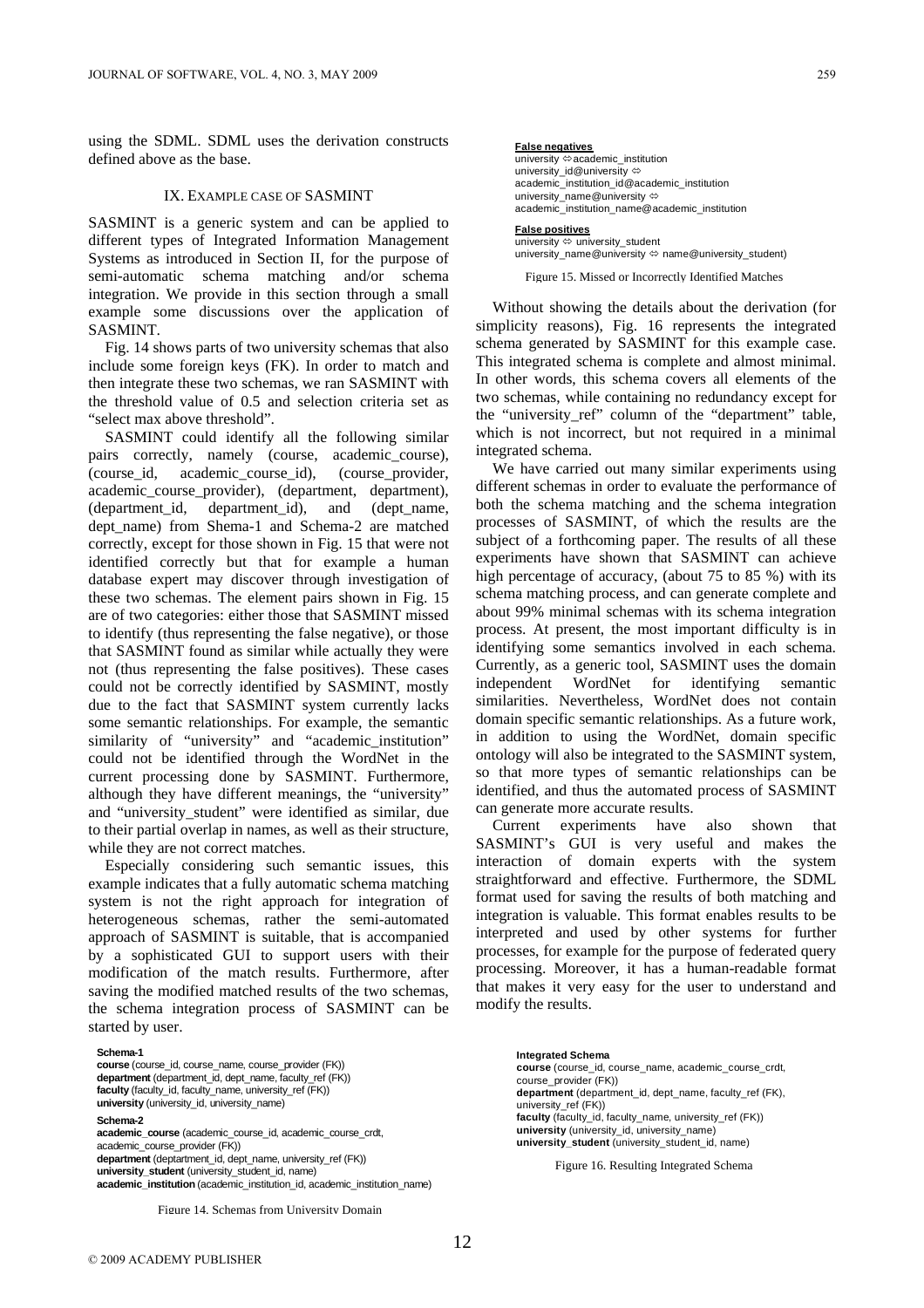#### X. CONCLUSION

With the increasing number of Collaborative Networks, the need for an infrastructure supporting data sharing in such networks has become clear. Schema matching and integration correspond to the key components of this infrastructure. Since carrying out these tasks manually is error-prone and time consuming, some automatic mechanisms are required. This paper introduces the SASMINT system, which enables semi-automatic schema matching and integration by combining a number of syntactic, semantic, and structural similarity algorithms from the NLP and Graph Theory domains. SAMINT uses a weighted sum of different metrics or algorithms in order to be applicable for different types of strings. It is possible to semi-automatically identify the appropriate weight for each metric by means of SASMINT's Sampler tool. SASMINT provides an effective GUI for users to modify and accept match and integration results. Furthermore, utilizing the result of schema matching for schema integration and defining a set of rules for automatic integration as well as a derivation language for representing the results of both matching and integration are other contributions of the SASMINT system.

#### **REFERENCES**

- [1] L.M. Camarinha-Matos, H. Afsarmanesh, and M. Ollus, "ECOLEAD: A Holistic Approach to Creation and Management of Dynamic Virtual Organizations", Proc. of *PRO-VE'05*, 2005.
- [2] H. Afsarmanesh and L.M. Camarinha-Matos, "A Framework for Management of Virtual Organizations Breeding Environments", Proc. of *PRO-VE'05*, 2005.
- [3] O. Unal and H. Afsarmanesh, "SASMINT System for Database Interoperability in Collaborative Networks"*, Lecture Notes in Computer Science*, 2006. **4275/2006**, pp. 91-108.
- [4] O. Unal and H. Afsarmanesh, "Using Linguistic Techniques for Schema Matching", Proc. of *International Conference on Software and Data Technologies*, 2006, Setubal, Portugal.
- [5] O. Unal and H. Afsarmanesh, "Interoperability in Collaborative Network of Biodiversity Organizations", Proc. of *PRO-VE'06*, 2006, Helsinki, Finland: Springer.
- [6] T. Ozsu and P. Valduriez, *Principles of Distributed Database Systems*. 2 ed. 1999, New Jersey: Prentice Hall.
- [7] A. Sheth and J. Larson, "Federated Database Systems for Managing Distributed, Heterogeneous, and Autonomous Databases"*, ACM Computing Surveys*, 1990. **22** (3), pp. 183-236.
- [8] C. Batini, M. Lenzerini, and S. Navathe, "A comparative
- analysis of methodologies for database schema integration." *ACM Computing Surveys*, 1986. **18** (4), pp. 323-364.
- [9] E. Rahm and P.A. Bernstein, "A survey of approaches to automatic schema matching"*, VLDB Journal*, 2001. **10** (4), pp. 334-350.
- [10] H.H. Do, S. Melnik, and E. Rahm, "Comparison of Schema Matching Evaluations", Proc. of *Web, Web-Services, and Database Systems 2002*, 2002.
- [11] S. Spaccapietra, C. Parent, and Y. Dupont, "Model Independent Assertions for Integration of Heterogeneous Schemas"*, VLDB Journal*, 1992. **1** (1), pp. 81-126.
- [12] F. Tuijnman and H. Afsarmanesh, "Management of Shared Data in Federated Cooperative PEER Environment"*, International Journal of Intelligent and Cooperative Information Systems (IJICIS)*, 1993. **2** (4), pp. 451-473.
- [13] Y. Arens, C.A. Knoblock, and W.-M. Shen, "Query Reformulation for Dynamic Information Integration"*, Journal of Intelligent Information Systems*, 1996. **6** (2/3), pp. 99-130.
- [14] W. Li and C. Clifton, "SEMINT: A tool for identifying attribute correspondence in heterogeneous databases using neural networks"*, Journal of Data and Knowledge Engineering*, 2000. **33** (1), pp. 49-84.
- [15] J. Madhavan, P.A. Bernstein, and E. Rahm, "Generic Schema Matching with Cupid", Proc. of *Very Large Data Bases*, 2001.
- [16] S. Melnik, H. Garcia-Molina, and E. Rahm, "Similarity Flooding: A Versatile Graph Matching Algorithm and its Application to Schema Matching", Proc. of *International Conference on Data Engineering*, 2002.
- [17] R.J. Miller, L.M. Haas, and M.A. Hernandez, "Schema Mapping as Query Discovery", Proc. of *Very Large Data Bases*, 2000.
- [18] F. Giunchiglia, P. Shvaiko, and M. Yatskevich, "S-match: an algorithm and an implementation of semantic matching", Proc. of *ESWS*, 2004.
- [19] D. Aumueller, H.H. Do, S. Massmann, and E. Rahm, "Schema and ontology matching with COMA++", Proc. of *SIGMOD*, 2005.
- [20] H.H. Do and E. Rahm, "COMA A System for Flexible Combination of Schema Matching Approaches", Proc. of *Very Large Data Bases*, 2002.
- [21] D. Beneventano and S. Bergamaschi, "The MOMIS methodology for integrating heterogeneous data sources", Proc. of *IFIP Congress Topical Sessions*, 2004.
- [22] K. Saleem, Z. Bellahsene, and E. Hunt, "PORSCHE: Performance ORiented SCHEma mediation"*, Accepted for publication in Information Systems Journal (Elsevier)*, 2008.
- [23] JGraph, <http://www.jgraph.com/>, 2008.
- [24] JGraphT, [http://jgrapht.sourceforge.net/,](http://jgrapht.sourceforge.net/) 2008.
- [25] C. Fellbaum, *An Electronic Lexical Database.* 1998, Cambridge: MIT press.
- [26] JWNL, [http://jwordnet.sourceforge.net/,](http://jwordnet.sourceforge.net/) 2008.
- [27] C.J.v. Rijsbergen, *Information Retrieval*. 1979: Butterworth.
- [28] V.I. Levenshtein, "Binary codes capable of correcting deletions, insertions, and reversals"*, Cybernetics and Control Theory*, 1966. **10** (8), pp. 707-710.
- [29] A.E. Monge and C. Elkan, "The Field Matching Problem: Algorithms and Applications." Proc. of *Second International Conference on Knowledge Discovery and Data Mining*, 1996.
- [30] M.A. Jaro, "Probabilistic Linkage of Large Public Health Data Files"*, Statistics in Medicine*, 1995. **14**, pp. 491-498.
- [31] G. Salton and C.S. Yang, "On the specification of term values in automatic indexing." *Journal of Documentation*, 1973. **29**, pp. 351-372.
- [32] P. Jaccard, "The distribution of flora in the alpine zone"*, The New Phytologist*, 1912. **11** (2), pp. 37-50.
- [33] Z. Wu and M. Palmer, "Verb Semantics and Lexical Selection", Proc. of *32nd Annual Meeting of the Association for Computational Linguistics.*, 1994.
- [34] M. Lesk, "Automatic Sense Disambiguation Using Machine Readable Dictionaries: How to Tell a Pine
- Code from an Ice Cream Cone", Proc. of *5th International Conference on Systems Documentation*, 1986, Toronto, Ontario, Canada.